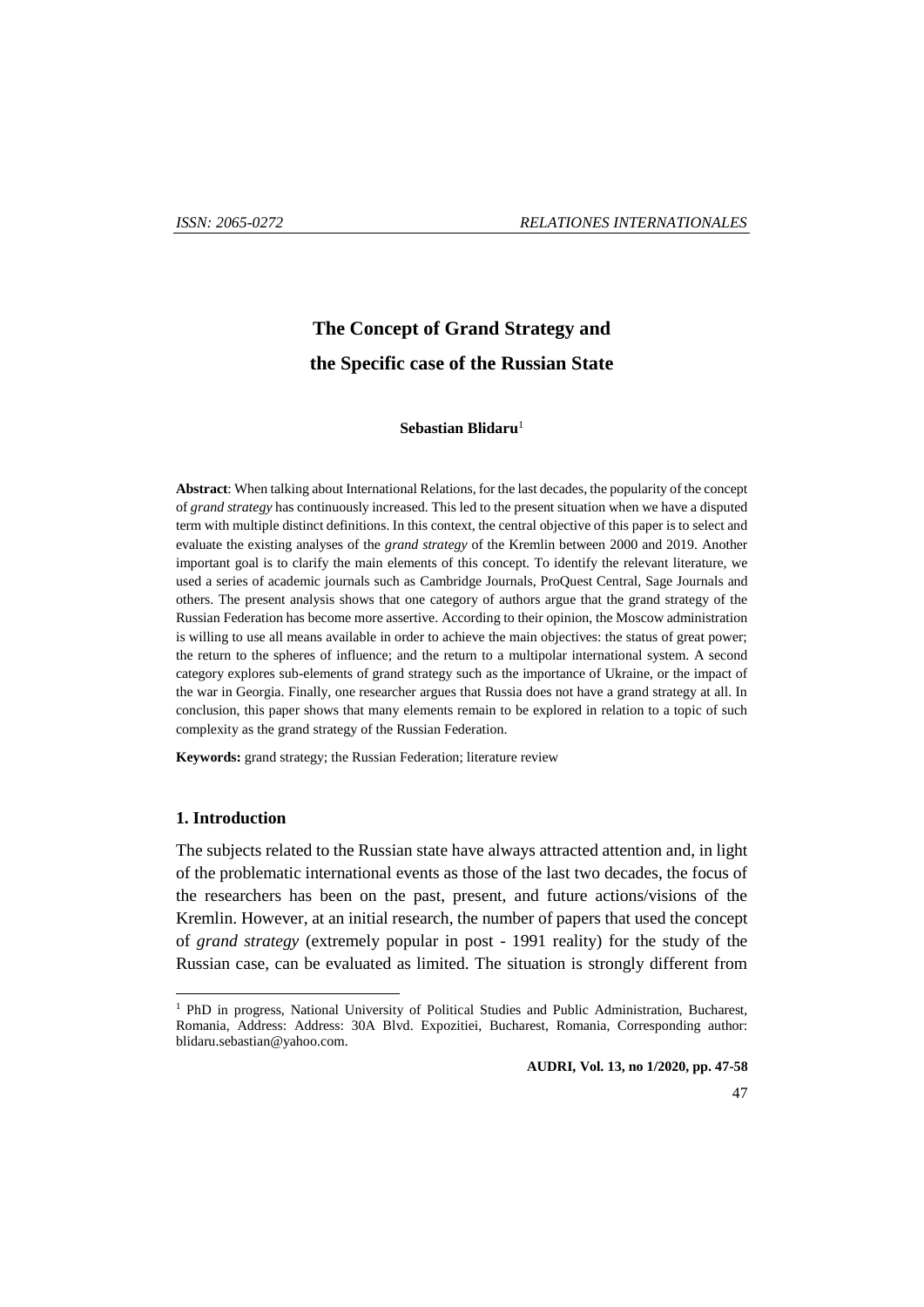that of the literature on the American grand strategy, which can be found in a vast amount of studies. Simona Soare (2011) highlighted this fact suggestively, saying about the American case that: "(…) there are few new things that can be explored in relation to such a theme that was so researched in the field of contemporary international relations" (p. 45). In this context, the following question naturally arose: what are the main ideas and approaches of the literature on the Russian Federation's grand strategy?

Thus, the main objective of this paper was to select and evaluate the contributions that analyzed the grand strategy of the Kremlin for the period from 2000 to 2019. A second objective was to employ the concept of *grand strategy* in a clear and unproblematic way. The beginning of the new millennium corresponds to the time when Vladimir Putin came to power in Russia.

To achieve the assumed objectives, we took the following steps: the identification of relevant bibliographic references (by searching a specific word/phrase; inclusion criteria) and the analysis of the literature. For a detailed identification, but far from an exhaustive one, we used international databases (ProQuest Central; ScienceDirect; Scopus; SpringerLink Journals; Web of Science; Wiley Online Library; Sage Journals; Cambridge Journals) and the Google Scholar search engine, where we searched for the key words, *"Russian Federation's grand strategy"*. Even though the number of results was in the tens of thousands, we noticed that these high values were because some references addressed related topics derived from the search phrase. For example, there were works that analyzed the concept of *strategy*, or topics related to the Russian Federation, the grand strategy of other states such as China, India, Iran and so on.

To select the necessary references, the following inclusion criteria were used: (1) the papers are full-text; only the works that present, in the title, the term of *grand strategy* in relation to the Russian state were retained; (2) publications in English; (3) were selected only the contributions that analyzed the Russian Federation in the period 2000-2019; (4) the papers present sufficient information related to the established search phrase to be analyzed.

The analysis procedure of the selected papers, among which we can find academic resources, as well as *"gray references"*, aimed to highlight the main ideas and arguments invoked to support the various positions, and to outline the possible limitations of those papers.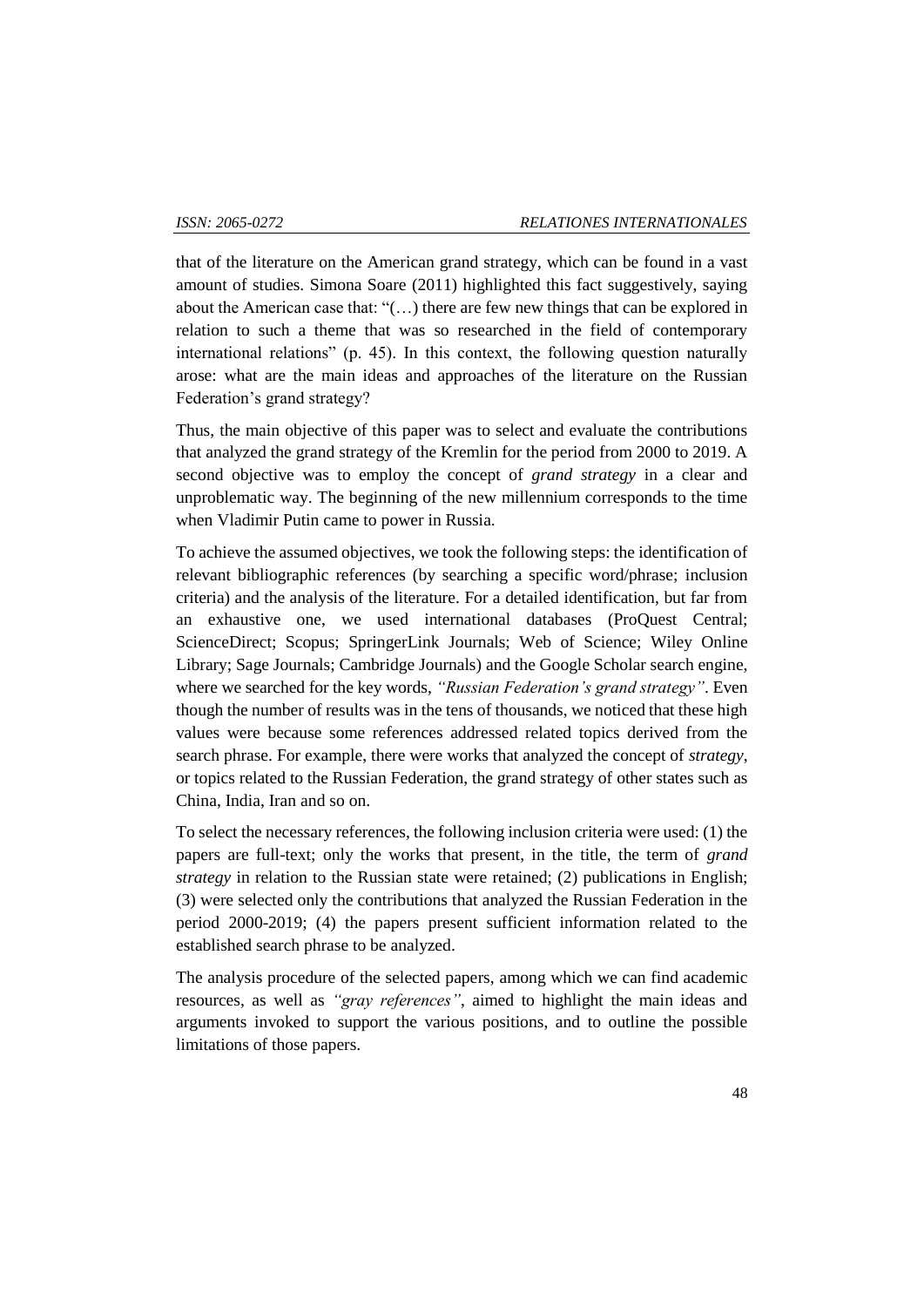Finally, this paper was structured according to the temporal dimension of the evolution of the literature about the Russian Federation's grand strategy. This option is selected from the wide range highlighted in "*The Publication Manual of the American Psychological Association. Sixth Edition"* (2013), in which it is argued that literature review "(...) can be arranged in various ways (e.g., by grouping research based on similarity in the concepts or theories of interest, methodological similarities among the studies reviewed, or the historical development of the field)" (American Psychological Association, 2013, p. 10).

## **2. The Concept of** *Grand Strategy*

The notion of *grand strategy*, like other concepts from the field of International Relations, is often used in an instinctive manner, without a clear/relevant definition and adjusted to the specific context in which it is mentioned. This happens, most of the time, in the case of articles published in mainstream media or in the publications and analyzes of various think tanks. In the literature of political science, we find a much more nuanced and carefully developed approach for the concept of *grand strategy*.

The present paper did not explore the entire intellectual history of the term of *grand strategy* (which can be traced back to the nineteenth century), but it has to be mentioned that at this evolution have contributed a series of authors such as Alfred Thayer Mahan, Julian Stafford Corbett, Edward Mead Earle, John Frederick Charles Fuller, Basil Liddell Hart, John Collins, Edward N. Luttwak, Barry R. Posen, Paul M. Kennedy, and more recently Thomas J. Christensen or Hal Brands (for a detailed perspective see: Lukas Milevski, "*The Evolution of Modern Grand Strategic Thought"* - 2016).

This concept appeared for the first time in the study of military strategy and history but later was also adopted by the field of international studies, where the main objective of the researchers, according to William C. Martel (2015), was to "(...) explain grand strategy in universal terms, applicable across time and space, and to use these explanations to make predictions about the grand strategy and actions of states" (p. 11).

These developments have unfortunately led to a dilution of the substance of the concept, and, for the moment being, multiple definitions can be identified. This conclusion is shared, albeit in a much more pessimistic light, by Lukas Milevski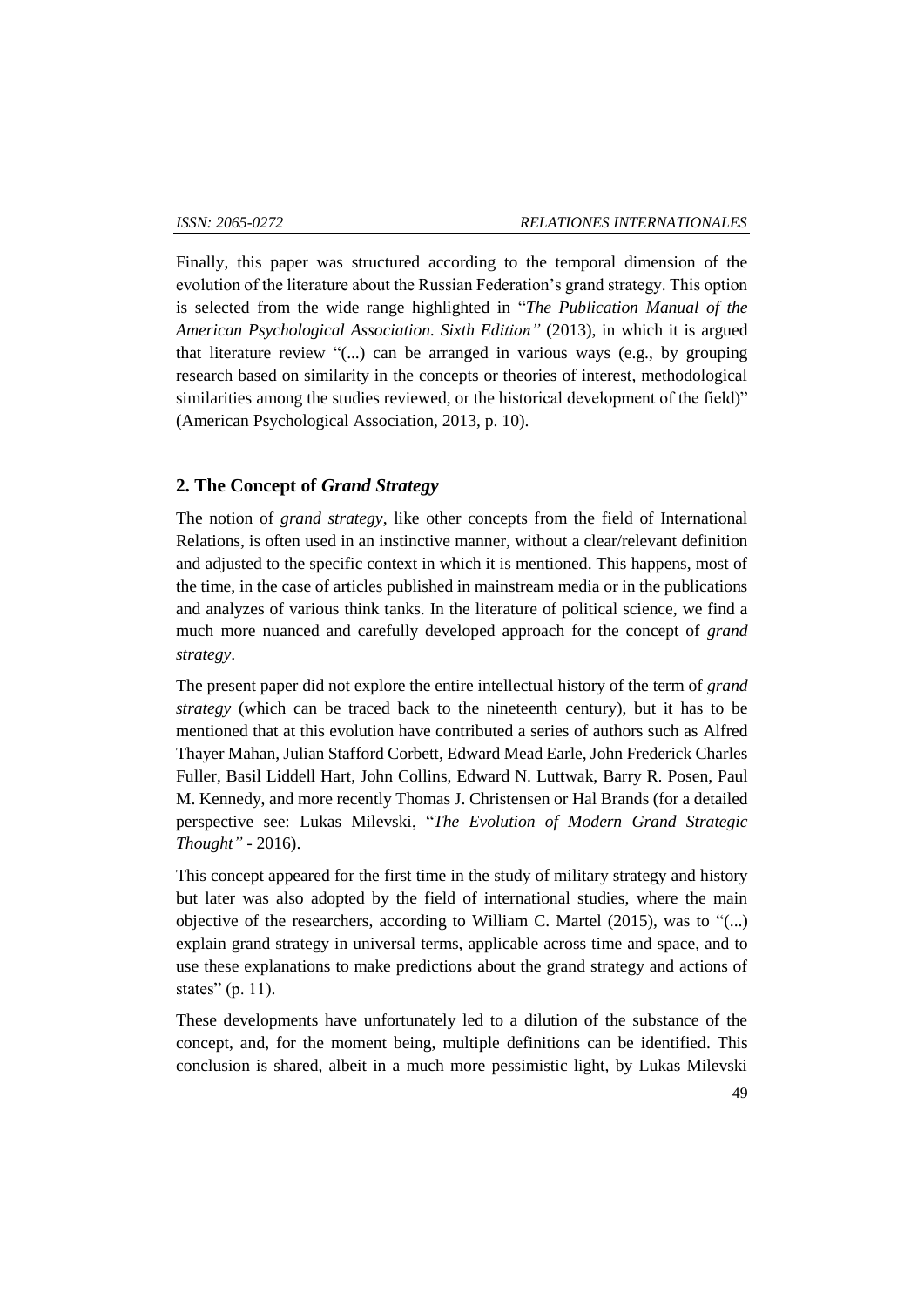(2016), who highlighted the current state of the term of *grand strategy* which, in his view "(...) remains a standardless, incoherent concept, whose popularity surge after the end of the Cold War multiplied the lack of rigour with which it was employed" (p. 141). Also, Nina Silove, in an article from 2018, in which she analyzed the intellectual history and the contemporary way of using this term, showed that there is no consensus on the definition of *grand strategy*. Silove identified the existence of three distinct perspectives: *grand plans* – "are the detailed product of the deliberate efforts of individuals to translate a state's interests into specific long-term goals, establish orders of priority between those goals, and consider all spheres of statecraft (military, diplomatic, and economic) in the process of identifying the means by which to achieve them" (Silove, 2018, p. 49); *grand principles –* "are overarching ideas that are consciously held by individuals about the long-term goals that the state should prioritize and the military, diplomatic, and/or economic means that ought to be mobilized in pursuit of those goals" (Silove, 2018, p. 49); and *grand behavior –* "is the long-term pattern in a state's distribution and employment of its military, diplomatic, and economic resources toward ends" (Silove, 2018, p. 49). These possibilities of understanding the concept of *grand strategy* started from the fact that all three categories are understood in terms of means and objectives. Also, these definitions have characteristics such as "long term" (in the approaches offered by Basil Liddell Hart and Paul M. Kennedy – the grand strategy is seen as acting for decades), "holistic" (includes military, economic and diplomatic dimensions) and "important" (it is concerned with compromises aimed at advancing the most important/vital interests of the state). These definitions are also the ones that this paper uses.

Despite this problematic situation, the elements presented up to this point help us establish some definitions and separate the grand strategy of a state from other related concepts such as military strategy, the strategy necessary to achieve a certain particular objective, tactics, and so on. Before going any further, it is useful to mention that, over time, several authors have expressed skepticism about the very ability of states to formulate a grand strategy (mainly referring to the US case).

In 1998, Robert Jervis stated that it would not be possible for the United States to develop a coherent grand strategy over the next decade. This does not mean that the US foreign policy would be without a pattern. Jervis (1998) argued, in support of his position, that America "(…) has a fragmented political system in an external environment in which no single interest, threat, or value predominates" (p. 31).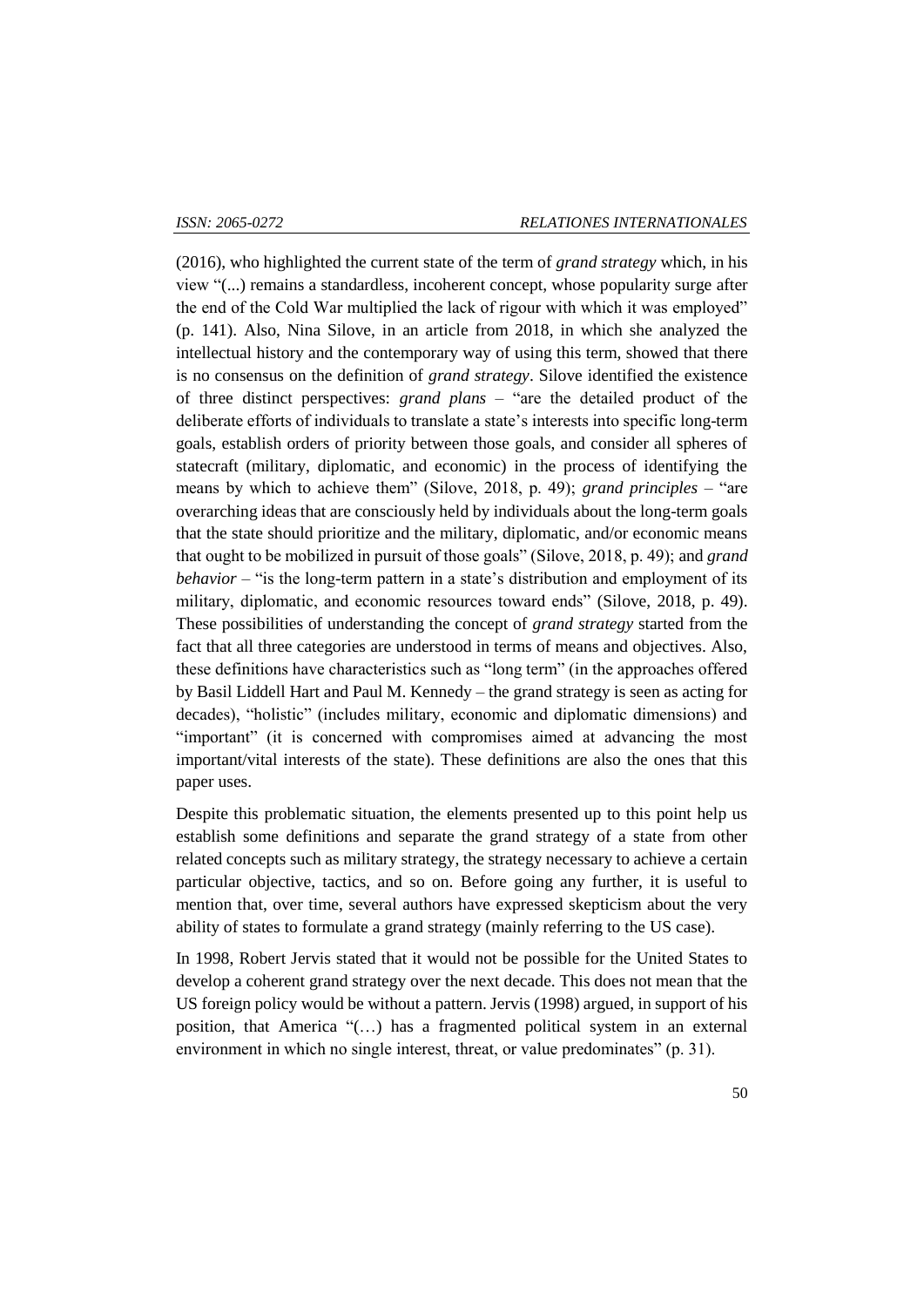Stephen D. Krasner, in the article *"An Orienting Principle for Foreign Policy"*, from 2010, said that it is often difficult for a state to develop a successful grand strategy. Moreover, he stated that even in the case of the United States of America, on which his analysis focuses, it is not possible to have a grand strategy because there are "(...) disagreements among the major powers, different ideological perspectives, dynamic power changes, uncertain policy options (...)" (Krasner, 2010). Krasner supported the usefulness of orienting principles as an alternative to grand strategy.

Walter A. McDougall starts, in an article, from the question of whether the relevant actors within the United States can design, coordinate, and execute a grand strategy. At the end of the analysis, in which he showed that the US, in its history, had a varied experience regarding the grand strategy, McDougall (2010) emphasized a pessimistic vision, stating: "(…) I nurture no hope that a great burst of grand strategic creativity lies just ahead" (p. 182).

Richard K. Betts, in *"American Force: Dangers, Delusions, and Dilemmas in National Security"* (2012), highlighted the need for a more temperate/restrained policy for the United States. Regarding the concept of *grand strategy*, he emphasized, in the last chapter of the book, that: "Any general plan that relies on tight control of causes and effects, by adept orchestration of many moving parts, is likely to fail. Acting at their best, leaders may stipulate a vague grand strategy at the level of a bumper sticker – such as containment and deterrence (…)" (Betts, 2012, p. 291).

Regarding the situation of the Russian case, there are points of view such as the one nuanced by Celeste Wallander (2007), who stated that "Russian grand strategy is neither great, nor strategic nor sustainable" (p. 140), or like the one of Stefanie Ortmann (2011), who, in the conclusions of a chapter, stated that " $(\ldots)$  the enmeshment of public and private, and the identification interests of the state with the interests of 'states people' within the networks, served to produce a 'fuzzy', somewhat contradictory and predominantly reactive foreign policy at odds with the 'grand strategy' of a Great Power" (p. 162).

It can be stated with ease that the concept of *grand strategy* is a problematic one. However, this paper is in line with a vision which argues that a state can design and follow a grand strategy. We do not deny that this term is in a slightly unclear/confusing situation, but it retains its usefulness (even if it is a limited one, compared to the main concepts in the field of International Relations).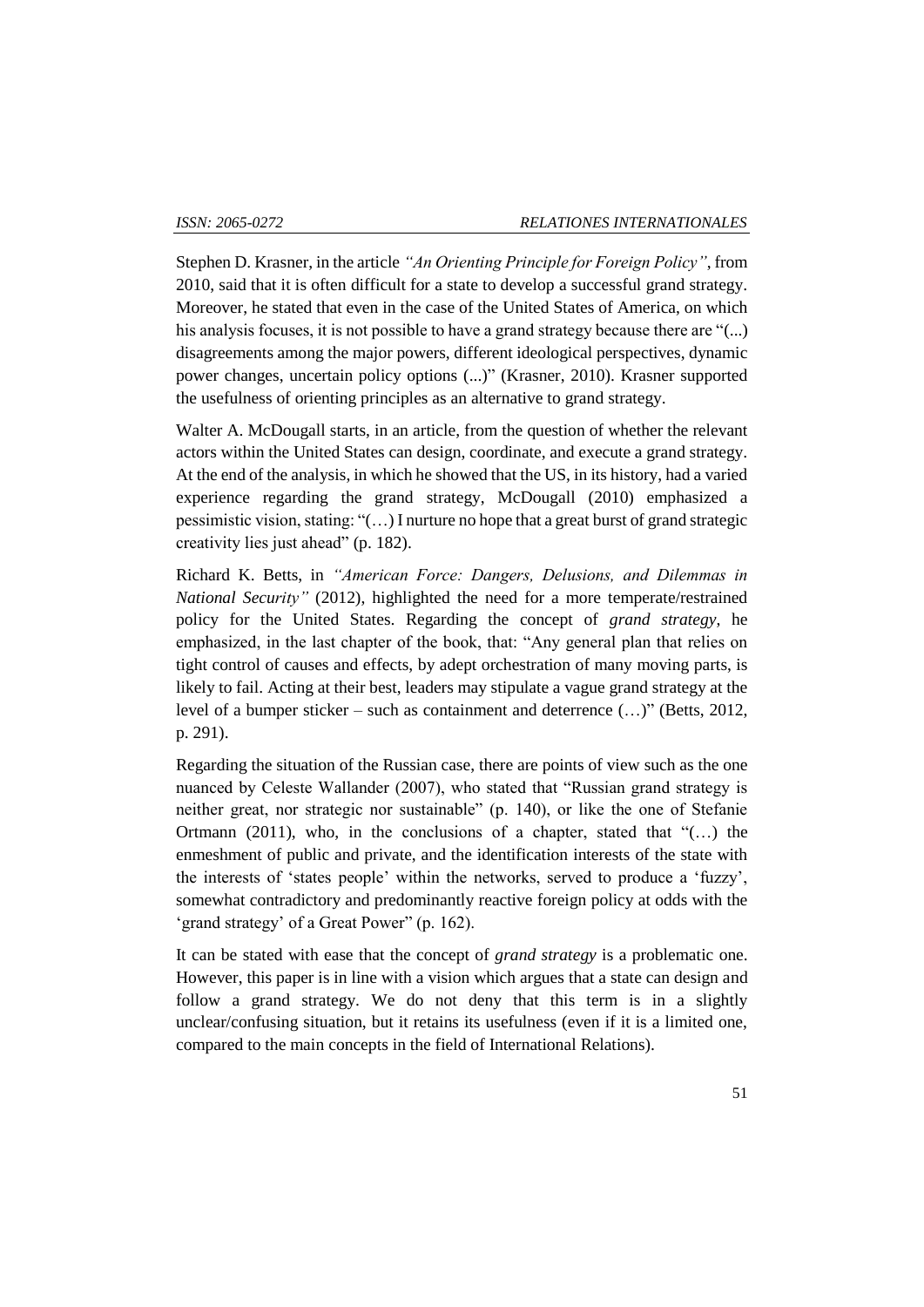#### **3. The Russian Federation and Grand Strategy**

In addition to the contributions that will be analyzed, we have also consulted the following ones: Brian MacDonald – *"The grand strategy of the Soviet Union"* (1984); Raymond Taras, Marshal Zeringue – *"Grand strategy in a post-bipolar world: interpreting the final Soviet response"* (1992); Fakiolas E.T. – *"Continuity and change in soviet and Russian grand strategy"* (1998); Henrikki Heikka – *"The Evolution of Russian Grand Strategy and its Implications on Finnish Security"*  (1999) and *"The Evolution of Russian Grand Strategy – Implications for Europe's North"* (2000); Albert L. Weeks –*"Stalin's other war. Soviet Grand Strategy, 1939- 1941*" (2002); John P. LeDonne – *"The grand strategy of the Russian Empire 1650- 1831*" (2004). Despite the fact that they may represent useful introductory works in the study of the Russian Federation's grand strategy, these references were not included because they exceed the objectives of this paper.

Andrei P. Tsygankov, in his article from 2011, "*Preserving Influence in a Changing World. Russia's Grand Strategy"*, started his analysis from the literature for grand strategy and foreign policy. More specifically, he analyzed the hard and soft dimensions of Russia's power – energy; military; cultural and historical capital; diplomacy and international organizations; technological expertise. The paper highlights both the possibilities for the development of the Kremlin's grand strategy and its inherent shortcomings. Employing a clear definition for the concept of *grand strategy,* Tsygankov's (2011) main argument was that "(...) since the 2000s, Russia's central objective has been to become an independent center of power and influence by creating flexible international coalitions" (p. 29). The author also outlines that during Medvedev's presidency of the Russian Federation, and in the context of divergences between him and Vladimir Putin, regarding the approach to politics, the main elements of grand strategy remained constant. However, considering the reality up to 2011, when this article was written, Tsygankov (2011) stated that "Although Russia has completed the transition from communism and found a coherent international strategy, the future challenge is to assemble the will to act on it" (p. 42).

Brian J. Ellison touches tangentially the subject of grand strategy in the article *"Russian Grand Strategy in the South Ossetia War*" (2011), which tries to answer the question: whether the war of 2008 is the product of a *grand design* of the Russian Federation. Using various explanatory models to analyze the Russian decisionmaking process and the course of events, Ellison (2011) concluded that "(…)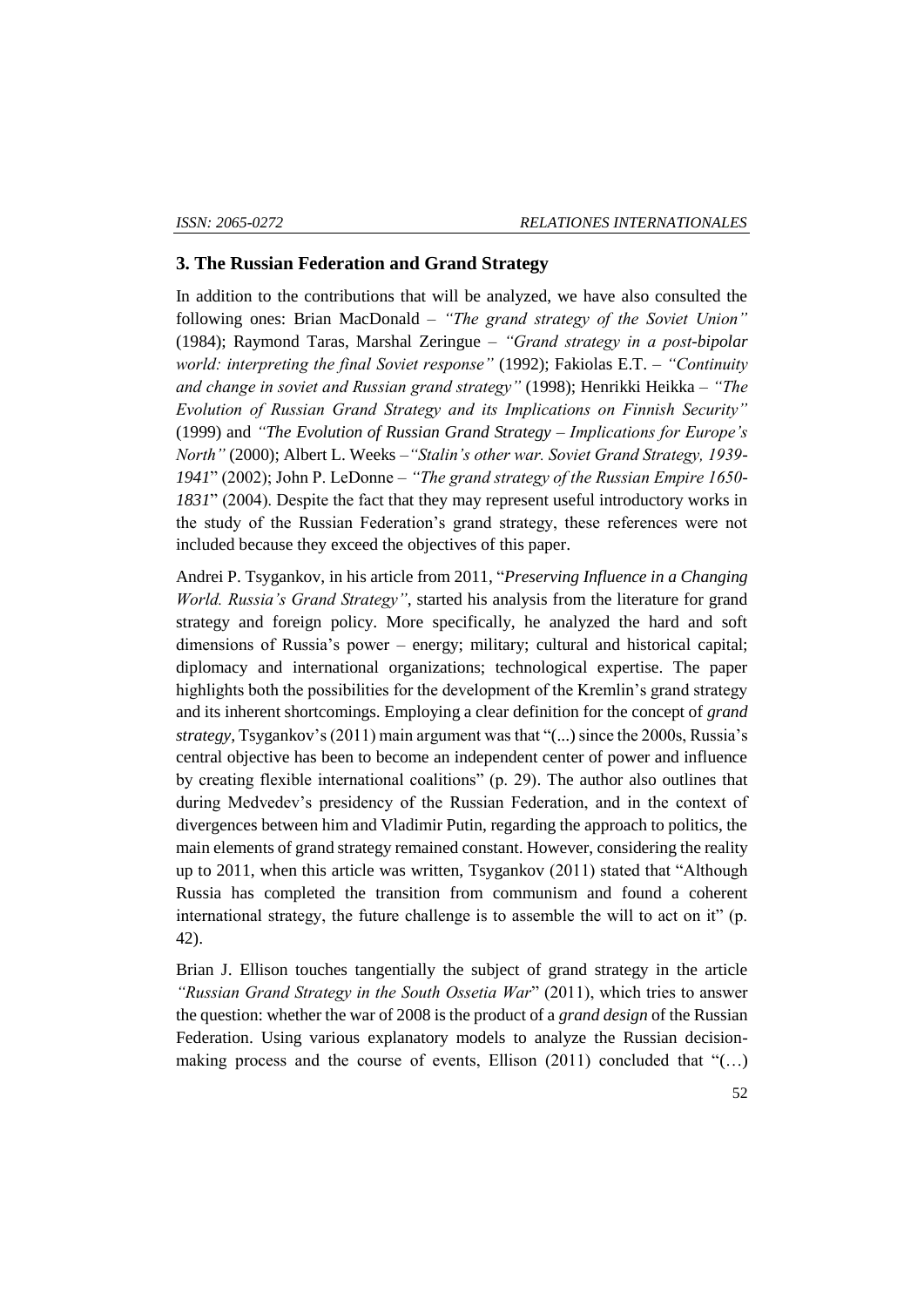Russia's action in Georgia was not part of a grand strategy *per se*, but absolutely particular to the local situation" (p. 359). Thus, Brian J. Ellison points out that Moscow's grand strategy after 2008 is not aggressive.

Ilai Z. Saltzman in his paper *"Russian Grand Strategy and the United States in the*  21<sup>*st*</sup> *Century*" (2012), aimed to identify the international and domestic factors that would support, in his vision, the assertive behavior of the Russian Federation. At the domestic level it is specified that "(…) the Russian economy experienced high levels of growth, the political system was stabilized even if it was less democratic (…) and the Russian Army underwent fundamental reforms and modernization (…)" (Saltzman, 2012, p. 560), while at the external level are invoked elements such as the Iraq War; the American initiative to deploy NMD systems in Europe and the withdrawing from the ABM Treaty; and the war in Georgia (Saltzman, 2012, pp. 553-560). Regarding the concept of *grand strategy* – which would involve a return to multipolarity even through the limited employment of military force (Saltzman, 2012, p. 547) – Saltzman's article approach can be characterized as superficial. This is because the Russian grand strategy is not explored in more detail, the author seems satisfied by the mere use of expressions such as: "imperial ambitions", "spheres of influence".

Andrew Monaghan, in *"Putin's Russia: shaping a grand strategy?"* (2013), analyzes the commitment of the Russian Federation to strategic planning, while asking whether the Kremlin's administration has a grand strategy. This concept is perceived as "(...) both the shaping of a clear and coherent vision that coordinates the necessary appropriate personnel and resources and the process of implementing that vision in an evolving context to create power" (Monaghan, 2013, p. 1228). The author argues from the beginning that he focuses more on the process of strategy (strategic planning and implementation) than on what it contains. After analyzing the official plans (which, in his opinion, contain contradictions (Monaghan, 2013, p. 1231)) and the implementation process (whose problematic nature is suggestively illustrated, in Monaghan's view, by the "failure of the 'vertical of power'), the paper concludes with the fact that the Russian Federation does not possess a grand strategy yet. In the context of the Ukrainian crisis, Monaghan reiterated these ideas in a 2014 paper, *"Defibrillating the Vertikal? Putin and Russian Grand Strategy".*

Matthew Sussex and Roger E. Kanet published, in 2015, two closely related volumes, which aimed to explore the dynamics of the former Soviet space, with an obvious emphasis on the Russian Federation. The volume *"Power, Politics and*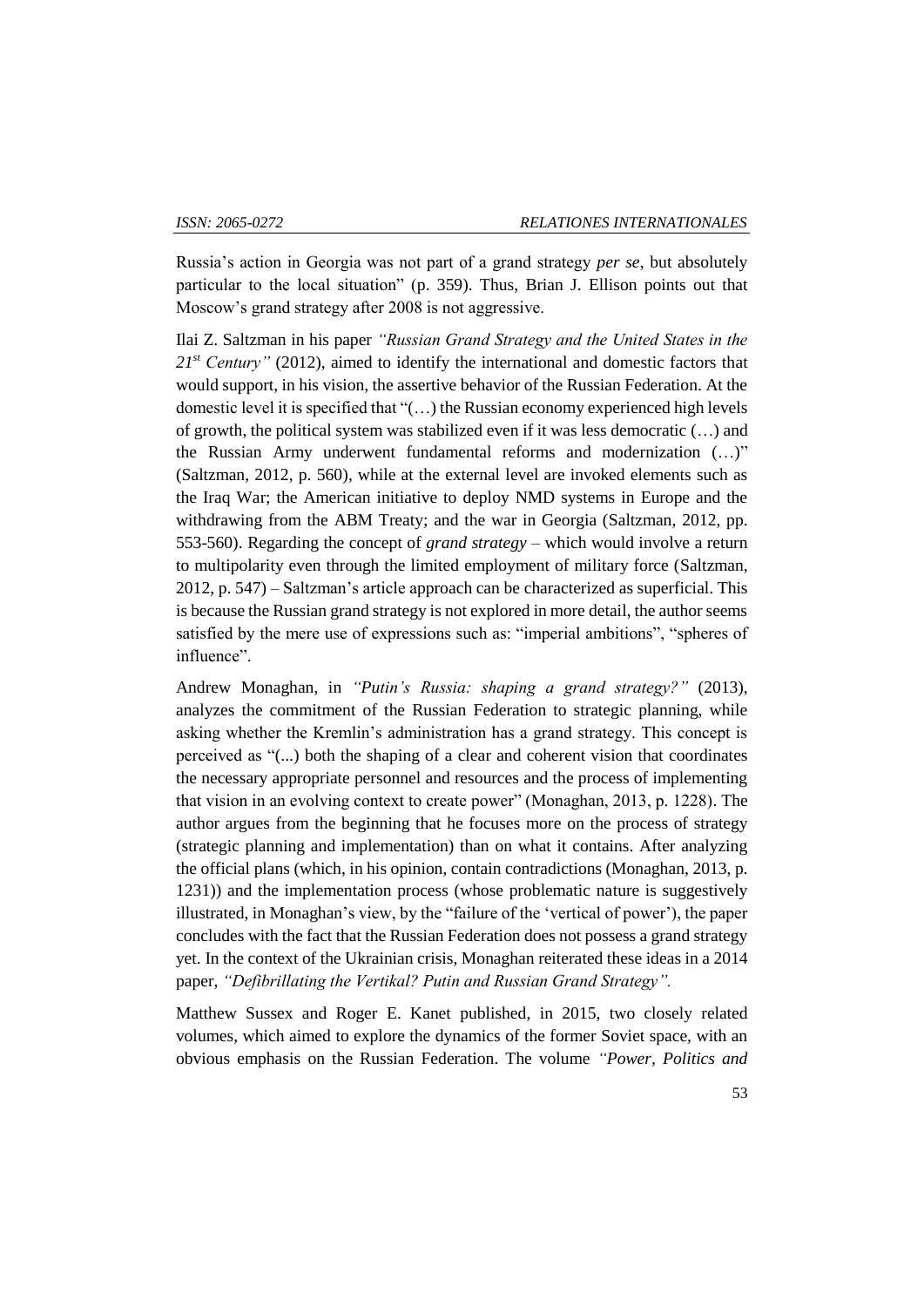*Confrontation in Eurasia. Foreign Policy in a Contested Region"* focuses mainly on the dispute between the Russian Federation and the West in the area perceived as the "common neighborhood", and it is divided into three chapters: *"Russian politics and foreign policy"; "Institutions and architecture in Eurasia"; and "Confrontation in Ukraine"*. In the last section, we find the sub-chapter *"Russian Grand Strategy and the Ukraine Crisis: An Historical Cut",* signed by John Berryman, who aims, as suggested in the title, to highlight the place of Ukraine and Crimea in the grand strategy of the Russian Empire/of the Soviet Union/the Russian Federation. This research starts with the definitions proposed by Posen and Walt, who see grand strategy as being concerned with identifying the possible threats and with ensuring state security, using a wide range of national power resources (Posen, 1984, pp. 13- 33; Walt, 1989, p. 6, cited in Berryman, 2015, p. 187). Focusing primarily on the hard dimension of security, Berryman points out that Ukraine and Crimea ("(...) territory which Russia had controlled for the previous 350 years with no obvious detriment to Western security (...)" (Berryman, 2015, p. 197)), represented a central focus point in the grand strategy of the Russian state, whether we refer to the former Empire, the USSR, or more recently to the Russian Federation, and thus now the Kremlin's administration is not prepared to "(...) accept lectures on double standards from those Western powers which have undertaken fiercely contested interventions in Kosovo, Iraq and Libya (...)" (Kinzer, 2006, cited in Berryman, 2015, p. 202).

The book *"Russia, Eurasia and the New Geopolitics of Energy. Confrontation and Consolidation"*, aimed to analyze the themes of the main actors, the fundamental processes and the developing architecture (Kanet and Sussex, 2015, p. 7) in relation to Eurasia (the focus being on Central Asia). This approach was divided into two main chapters: the first discussing the emerging conflict situation between East and West, and the second, focusing more on the energy dimension of the region. The first sub-chapter emphasized Matthew Sussex's contribution, "*From retrenchment to revanchism and back again? Russian grand strategy in the Eurasian Heartland"*, which analyzed the *"revanchist"* Russian grand strategy in Eurasia. Sussex started in this analysis from the revanchist behavior, which he defined as a rapid return after a period of decline. He identifies four conditions for this situation: a relatively short 'rebound' time; a strategic emphasis on territory; re-establishment of local primacy through institutions and alliance structures; and the extent of domestic elite consensus over national interests (Sussex, 2015, pp. 21-22). By analyzing the postcommunist Russian state, his conclusion was that "Russian power has indeed experienced a power reversal of a kind that facilitates revanchist behavior, and this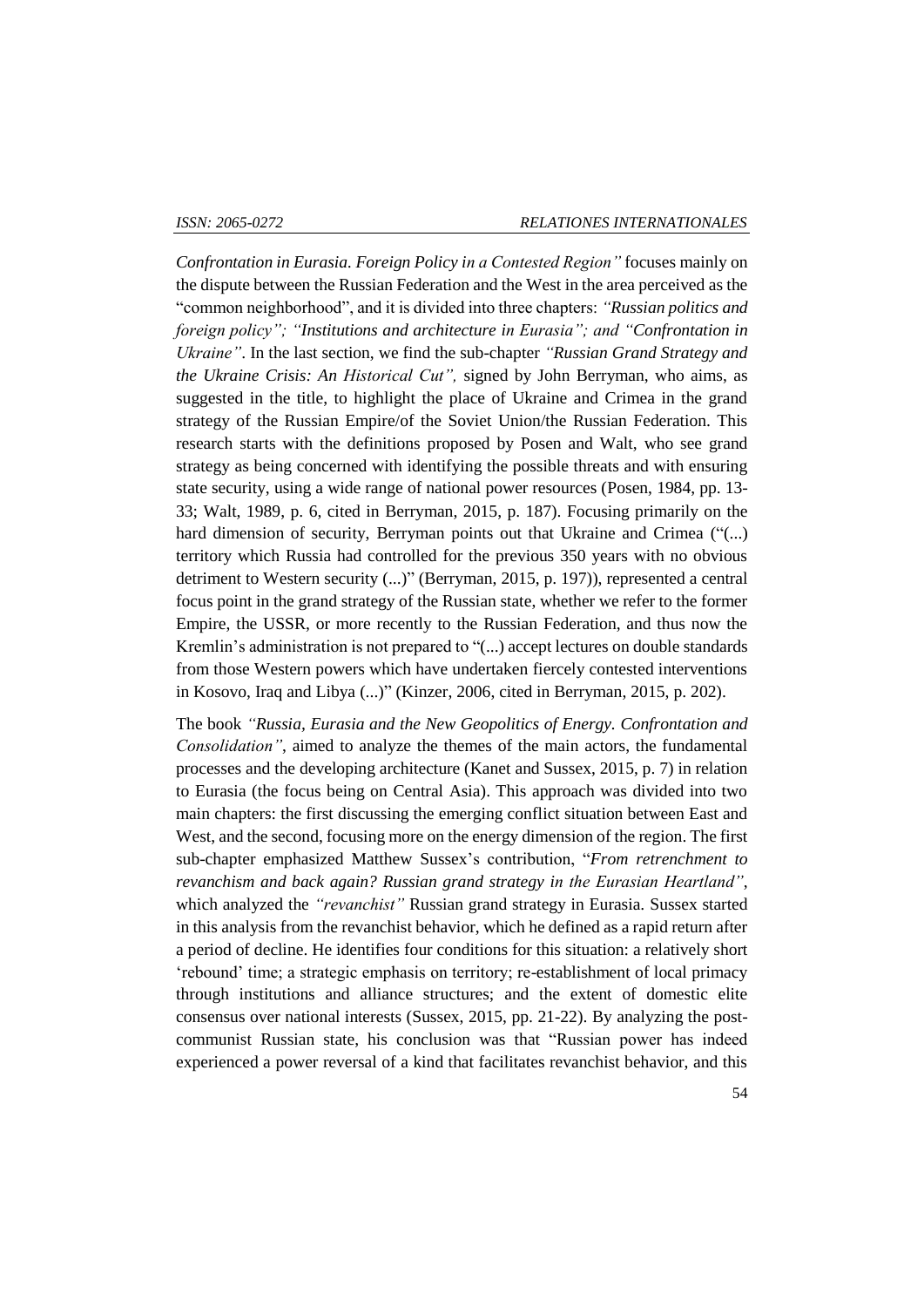is borne out by its desire to take action – rather than just issue threats – in relation to security affairs on its semi-periphery" (Sussex, 2015, p. 37), also emphasizing that "(...) although Russia has certainly attempted to establish a firm sphere of influence in Eurasia, it has only been partially successful in doing so. Rather than attaining total dominance, it has instead engineered a sort of constrained primacy" (Sussex, 2015, p. 37). This "constrained regional hegemony" is largely due, according to Matthew Sussex's research, to the institutional architecture of Eurasia, which is a mixture of different members and organizations with distinct goals and functional capabilities. However, the author also points out that the internal consensus on the foreign policy of the Russian Federation facilitated this revanchist line.

In an article from July 20, 2017, entitled *"Russia's Evolving Grand Eurasia Strategy: Will it Work?"*, Dmitri Trenin argued that 2014 was a decisive moment for the foreign policy of the Russian Federation and for the two post-Cold War visions: the integration into a wider West and reintegration of the former Soviet republics, leading to the country's new geopolitical framework - *Greater Eurasia* (which extends geographically from Portugal to Korea and from the Arctic to the Indian Ocean (Trenin, 2017)). Trenin (2017) stated that this vision is still in the design phase, but that the elements on which it is built can be noticed, respectively "(...) the self-image of alone, great power in a global world; outreach to Asian partners to create a continental order free from the dominance of the United States; and calculated patience toward Western Europe". Without a clear delimitation of the meaning of *grand strategy*, Dmitri Trenin's article follows the elements of this "Eurasian strategy" with the impediments it might encounter.

Joseph Roger Clark claimed, in his paper, *"Russia's Indirect Grand Strategy",* from 2019, that the Russian Federation is a revisionist, if not even a revanchist power with a grand strategy that "(…) seeks to avoid direct conflict with the United States until Russia possesses the requisite strength to control the necessary domains to achieve its political objective. Until then, Russia hovers as a threat on the horizon seeking to identify and then strike America's sources of strength (…)" (Clark, 2019, p. 226). By using a clear definition for the concept of *grand strategy*, Clark (2019) pointed out that an indirect approach "(…) seeks cumulative changes in relative power in one domain via spillover effects created by activity in another. It shifts, and potentially re-shifts, the locus of action to select the arena in which national resources and instruments are most likely to generate increasing levels of control" (p. 227). By invoking a series of official documents and speeches of the Russian political actors, the author argued the main objectives of the Russian Federation are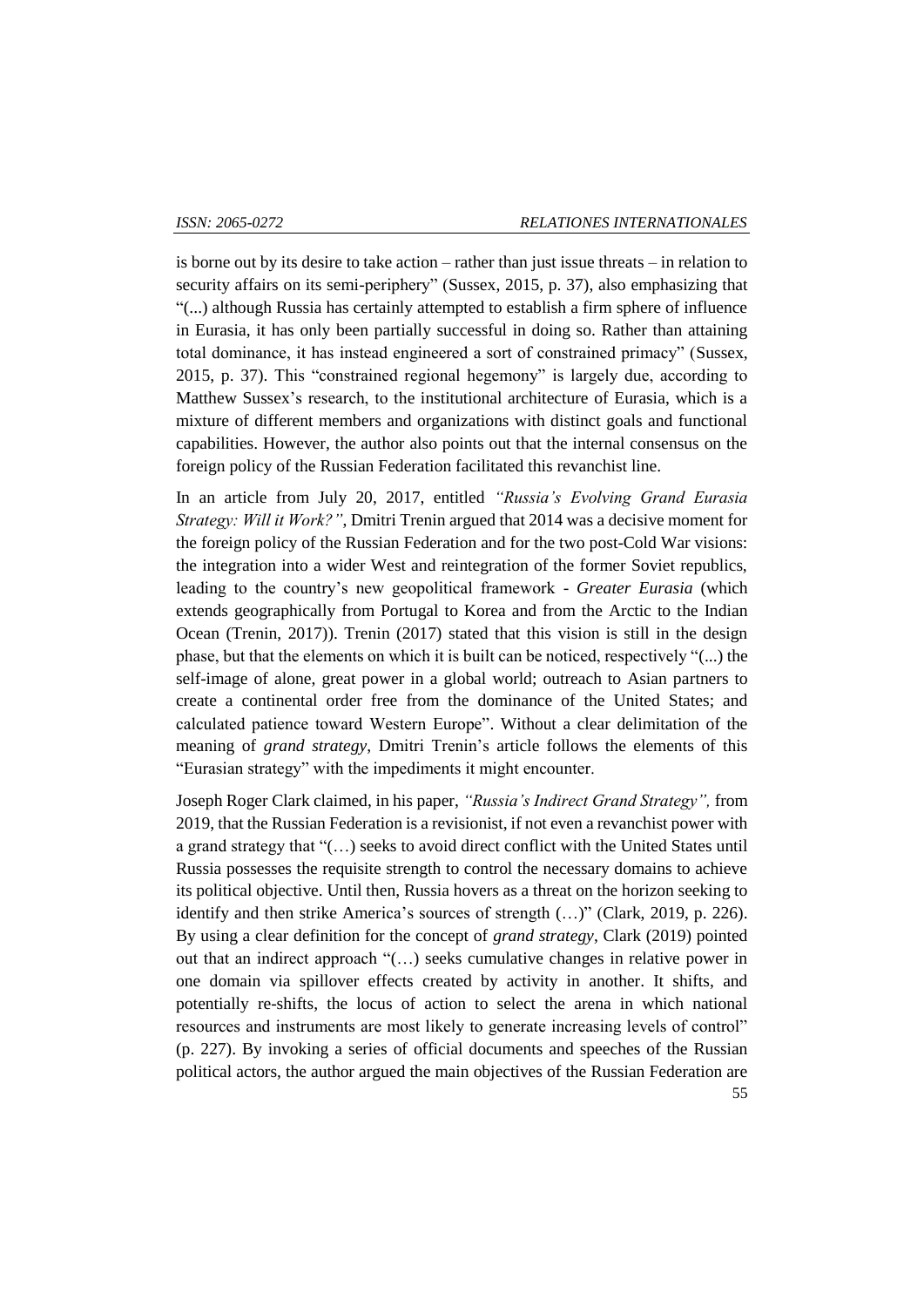to return to great power status and to obtain regional dominance (Clark, 2019, p. 231). Furthermore, whereas in the classic fields of grand strategy (military, economic and diplomatic), the Russian state's position is rather peculiar compared to the one of the USA, the article focuses on other two subjects – cyber and domestic-political fields – in which the advantage of the US leadership is questionable. The author claims that, for the time being, these fields are a viable alternative to the national interests of the Russian Federation. Clark mentioned examples such as the 2014 Ukrainian elections, the 2016 US presidential elections, and so on, which support the existence, in his view, of an indirect grand strategy.

#### **Conclusions**

The academic literature on the concept of *grand strategy* is substantial, but in the specific case of the Russian Federation, we have identified only a limited number of papers. At the conceptual level, there is no generally accepted definition for the term *grand strategy*. This problem is also reflected in the mentioned papers, mainly by the fact they have employed slightly different approaches regarding this concept or have used it without a clear specification of its meaning.

The analyzed contributions can be classified according to several categories. Thus, regarding the first series of authors, it can be stated that there is some consensus between them because they believe that the Moscow administration has a grand strategy which implies a more involved/assertive approach on the international stage. On the one hand, Andrei P. Tsygankov, Ilai Z. Saltzman, Matthew Sussex, Dmitri Trenin and Joseph Roger Clark identified a Russian grand strategy which is willing to use all the available capabilities in order to achieve these main objectives: to regain the status of great power, the return to multipolarity, and to have a sphere of influence at the regional level. On the other hand, the works of Brian J. Ellison and John Berryman focus on sub-elements of the grand strategy, exploring the impact of the conflict in Georgia or the relevance of Ukraine for the Russian state. Finally, Andrew Monaghan concludes that, by the time of his analysis, the Kremlin administration was still in the process of developing a grand strategy. It should be noted that some of these contributions have a series of shortcomings. In the context of the problematic nature of the term *grand strategy*, precision is extremely important in defining/operationalizing and employing the concept, and, as we have seen, some authors have even skipped this part entirely. Moreover, the attribution with ease and without additional detailed nuances, of some characteristics such as "the objective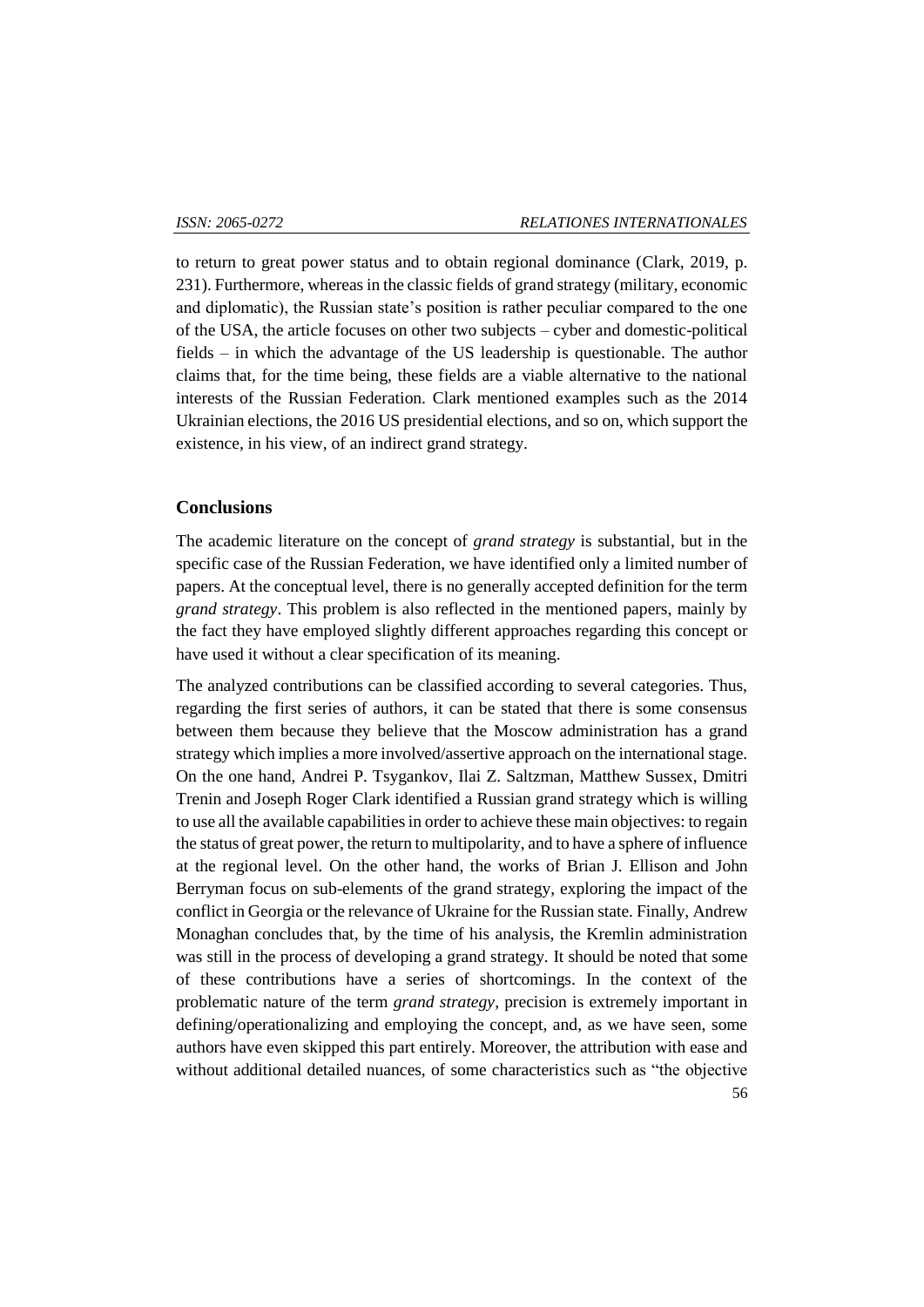to restore the spheres of influence" – which is a contested concept in International Relations – it only complicates the explanatory approach. Also, to support as truthfully as possible some conclusions, we consider necessary the use of a varied and substantial range of sources (both primary and secondary). In the case of some of the analyzed papers, such an approach cannot be identified. Cumulating those presented up to this point, it can be stated that regarding the grand strategy of the Russian Federation, many things remain to be researched.

#### **Acknowledgement**

This paper was financially supported by the **Human Capital Operational Program 2014-2020**, co-financed by the European Social Fund, under the project **POCU/380/6/13/124708 no. 37141/23.05.2019**, with the title **"Researcher-Entrepreneur on Labour Market in the Fields of Intelligent Specialization (CERT-ANTREP)"**, and coordinated by the National University of Political Studies and Public Administration.

### **References**

American Psychological Association (2013). *The Publication Manual of the American Psychological*  Association (6<sup>th</sup> edition). Washington, DC: American Psychological Association.

Berryman, J. (2015). *Russian Grand Strategy and the Ukraine Crisis: An Historical Cut*. In E. R. Kanet & M. Sussex (Eds.). *Power, Politics and Confrontation in Eurasia. Foreign Policy in a Contested Region*. UK: Palgrave Macmillan. pp. 186–209.

Betts, R. K. (2012). *American Force: Dangers, Delusions, and Dilemmas in National Security.* United States of America: Columbia University Press.

Clark, J. R. (2019). Russia's Indirect Grand Strategy. *Orbis*, 63(2), 225–239. doi: 10.1016/j.orbis.2019.02.002.

Ellison, B. J. (2011). Russian Grand Strategy in the South Ossetia War. *Demokratizatsiya, 19*(4), 343– 366.

Jervis, R. (1998). U.S. Grand Strategy: Mission Impossible. *Naval War College Review*, *51*(3), 22–36.

Kanet, E. R., & Sussex, M. (2015). *Introduction: Russia, Eurasia and the New Geopolitics of Energy*. In M. Sussex & E. R. Kanet (Eds.). *Russia, Eurasia and the New Geopolitics of Energy. Confrontation and Consolidation*. UK: Palgrave Macmillan. pp. 1–15.

Krasner, D. S. (2010). An Orienting Principle for Foreign Policy. *Hoover Institution*, October 1. https://www.hoover.org/research/orienting-principle-foreign-policy.